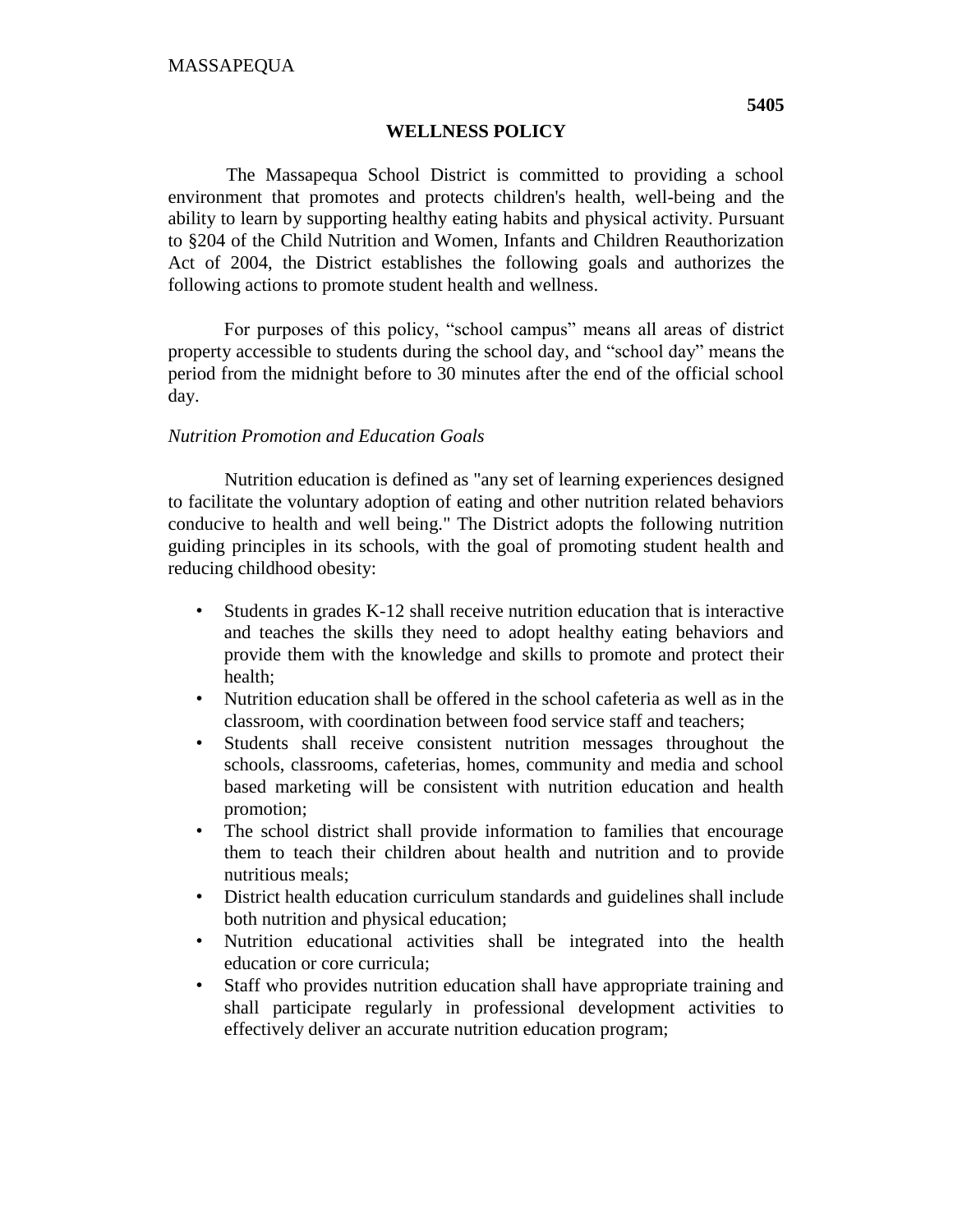# *Physical Activity Goals*

The primary goal for the District's physical activity component is to provide opportunities for every student to develop the knowledge and skills for specific physical activities, maintain physical fitness, regularly participate in physical activity and understand the short and long term benefits of a physically active and healthy lifestyle. The District adopts the following physical activity guiding principles:

- Students shall be given opportunities for physical activity during the school day through physical education, recess periods for elementary school students and through the integration of physical activity into the academic curriculum;
- Students shall be given opportunities for physical activity in the classroom and through a range of before and/or after school programs including, but not limited to, intramural, interscholastic athletics, and physical clubs;
- Schools shall encourage parents to support their children's participation in physical activity, to be physically active role models and to include physical activity in family events. Community agencies and organizations will also be encouraged to provide ample opportunities for activities beyond the school day and school year;
- Schools shall provide training to enable teachers and other school staff to promote enjoyable lifelong physical activity among students;
- The district will promote collaboration of the physical education, health education and classroom teachers who can have a positive impact on the health of their students;
- The school district shall plan, establish and implement activities to promote physical activity among staff and provide opportunities for staff to conveniently engage in regular physical activity, thus becoming healthy role models;
- The school district will utilize all available information resources to promote and inform the community of activities available.

# *Other School Based Activities Goals*

It shall be the District's goal to create a school environment that provides consistent wellness messages and that is conducive to healthy eating and being physically active. In accordance with this goal, the District adopts the following guiding principles:

- All students are encouraged to participate in school meals programs and the identity of students who eat free and reduced price meals will be protected;
- Food and beverage marketing activities shall be consistent with and reinforce the objectives of the education and nutrition environment goals of the District.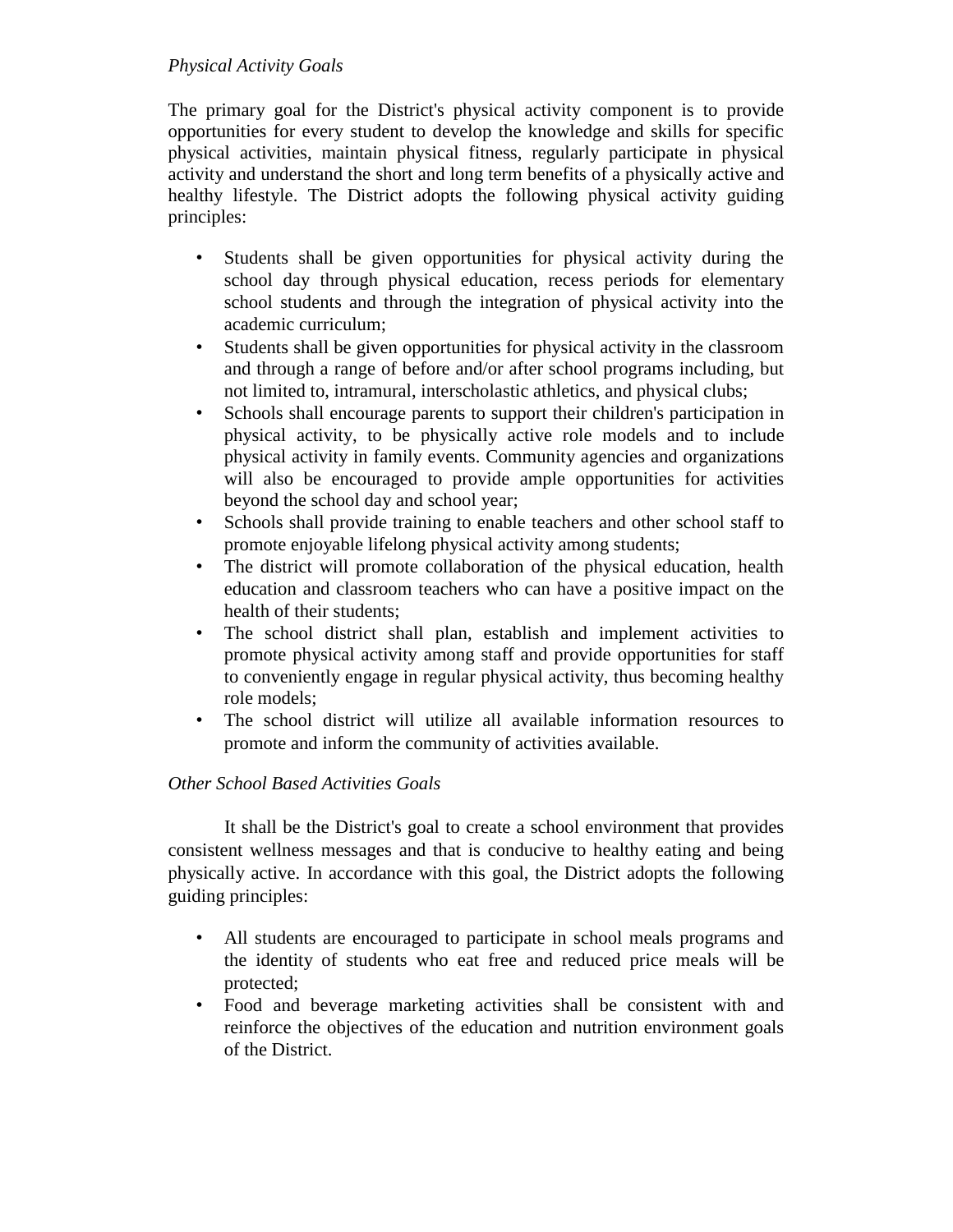# *Establishing Nutrition Standards for All Foods Available on School Campus during the School Day*

Students' lifelong eating habits are greatly influenced by the types of foods and beverages available in their daily environment. The District establishes the following program requirements and nutrition standards to address all foods and beverages sold or served to students:

- Child Nutrition Programs comply with federal, state, and local requirements. Child Nutrition Programs are accessible to all children. Schools will strive to increase participation in the available federal Child Nutrition Programs;
- Free and Reduced-Priced Meals Schools will make every effort to eliminate any social stigma attached to, and prevent the overt identification of, students who are eligible for free and reduced-priced school meals;
- All foods made available shall adhere to food safety and security guidelines established by New York State;
- Students shall be discouraged from sharing their foods or beverages with one another during meal or snack times, given concerns about allergies and other restrictions on children's diets;
- Nutrition standards shall focus on maximizing nutritional value by decreasing fat and added sugars, and moderating portion size;
- Food providers shall offer a variety of age appropriate healthy food and beverage selections for elementary schools, middle schools and high schools;
- The District shall encourage any school events to include healthy food choices and appropriate physical activity;

Additionally, School/Community organizations, staff and parents will be encouraged to serve healthy snacks at celebrations, and other school functions where food is provided (but not sold) to positively reinforce healthy eating habits. As such, the following standards shall apply applies to all school and classroom parties, snacks which have been brought in for the class or school, celebrations, food provided to learn about cultures or countries, and other events where food is provided but not sold:

- Schools shall set guidelines for the frequency and content of classroom and school-wide celebrations where food and beverages are provided;
- The district shall promote the use of food and beverage items which meet the standards for competitive foods and beverages, promote non-food activities, and discourage foods and beverages which do not meet those standards, at celebrations; and
- Model the healthy use of food as a natural part of celebrations.

# *Marketing of Foods and Beverages*

 Any food or beverage that is marketed on school grounds during the school day must meet at least the federal nutrition standards for competitive items.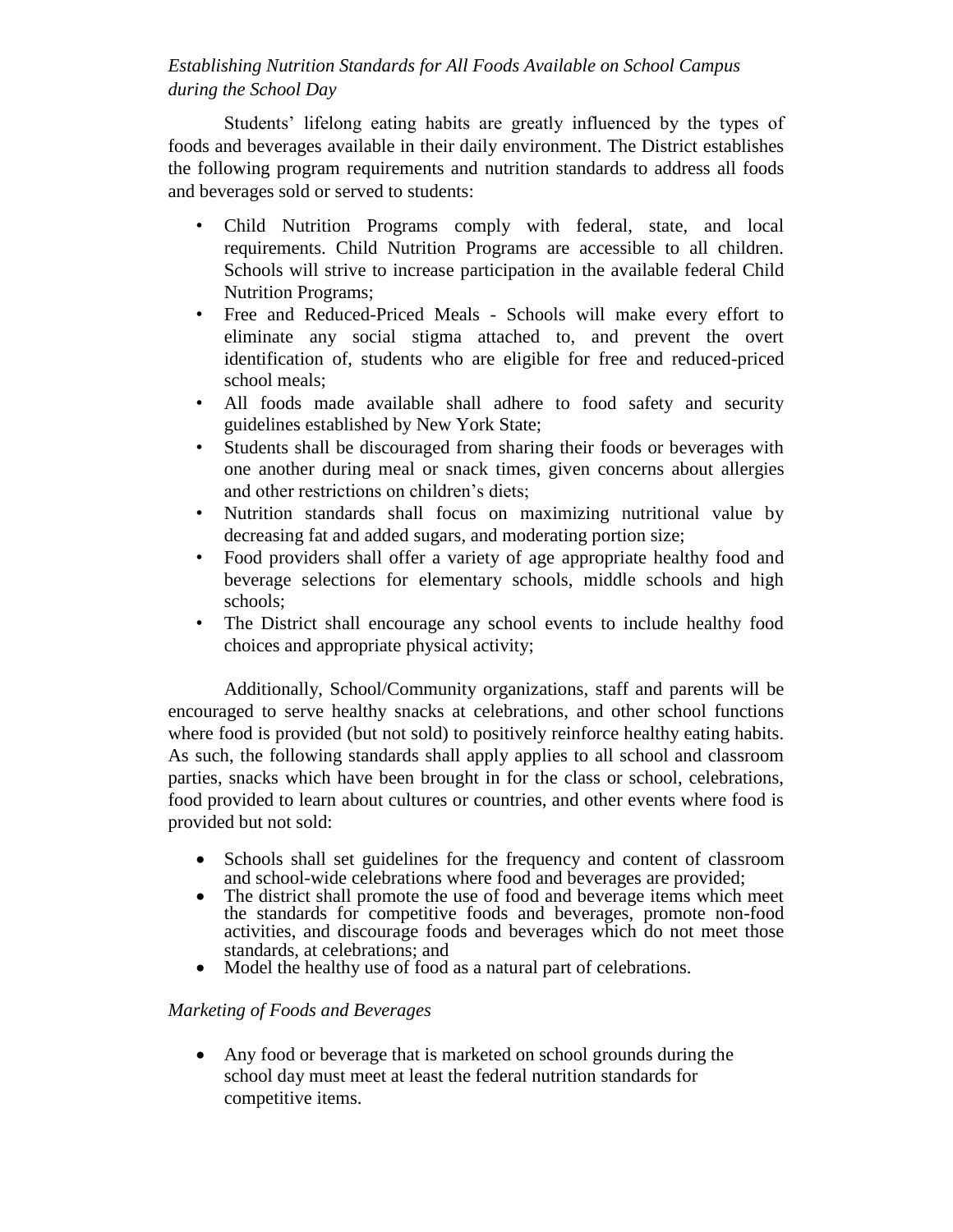- Marketing includes all advertising and promotions: verbal, written, or graphic, or promotional items.
- This restriction does not apply to personal opinions or expression, or items used for educational purposes.

## *Nutrition Advisory Committee*

A Nutrition Advisory Committee shall be established consisting, to the extent practicable, of a representative from:

- the School Board
- the food preparation staff
- the physical education and health departments
- the school nurse or health staff
- a registered dietician (if available)
- the district faculty
- the parent teacher association
- enrolled students
- parents and guardians of enrolled students

The Nutritional Advisory Committee shall meet at least quarterly and is charged with the study and regular examination of the District's nutritional practices and procedures, as well as best practices in this regard. Responsibilities of the committee and areas for study and examination include:

- goals of the District in promoting health and proper nutrition;
- menu criteria;
- review of curricula regarding nutrition;
- educational information provided to parents regarding proper health and nutrition;
- monitoring and measuring the implementation of this policy;
- serving as a District resource for the examination of issues surrounding proper health and nutrition;
- Reporting their findings and initiatives to the Board of Education, administration, and other entities

The existence of this committee and information as to how parents or guardians may serve on the committee will be posted on the District website.

### *Implementation*

The Board shall designate one person, the Director of Health, Physical Education and Athletics, or his/her designee to be responsible for ensuring that the provisions of this policy are carried out throughout the district.